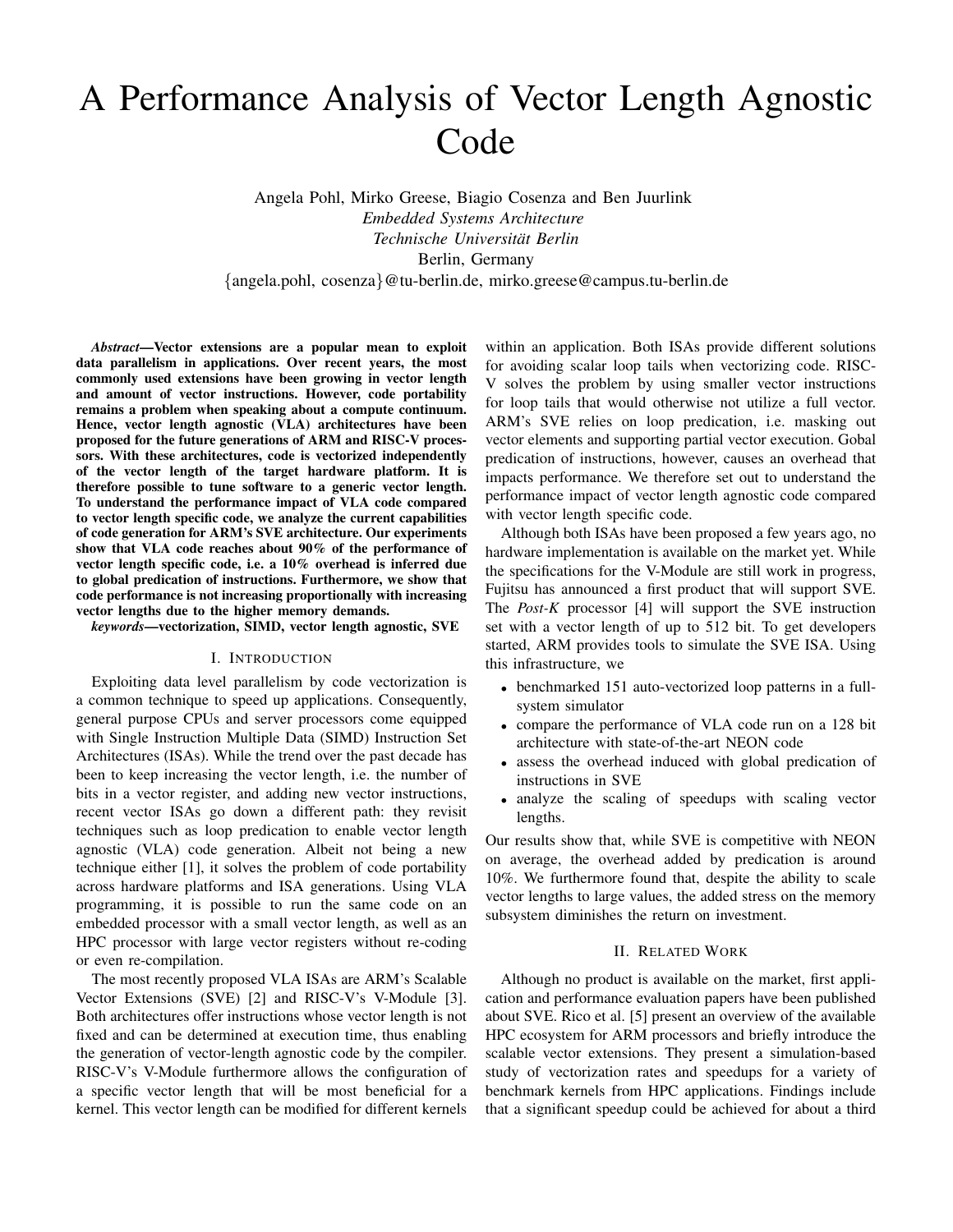of the kernels, while a higher vectorization rate does not necessarily translate into a performance gain.

Kodama et al. [6] analyzed the impact of vector scaling on code performance. In their experiment, they increased the hardware's vector length while keeping all other hardware resources constant. They are able to show that compute-bound applications do benefit from larger vectors as long as sufficient hardware registers are available.

Meyer et al. [7] ported a framework for Lattice Quantum Chromodynamic Codes to SVE and evaluated the existing toolchain for their HPC problem. They were able to implement and prove correctness of their code using the ARM instruction emulator, but were not able to give a performance assessment due to a lacking HPC simulation environment.

Armejach et al. [8] implemented stencil codes using SVE assembly. They thoroughly discuss strategies for further performance improvements and present example codes that did not benefit from large vector lengths due to the increased number of memory accesses.

However, none of the aforementioned works analyze the impact of VLA code on performance. We therefore present results of two further experiments: comparing performance of 128 bit NEON code with 128 bit SVE VLA code, as well as comparing performance of SVE VLA code with SVE vector length specific code for large vector lengths.

## III. ARM SCALABLE VECTOR EXTENSIONS

A thorough discussion of all features can be found in ARM's inaugural SVE paper [2]. A few of the most significant extensions compared to ARM's current NEON ISA are [5]:

- *Vector length scalability*, which enables code to adapt dynamically to a hardware's vector length by supporting vector length agnostic instructions
- *Enhanced addressing modes* that support gather-load and scatter-store vector operations
- *Per-lane predication*, with predicated instructions eliminating the need for scalar loop tails and enabling partially executed loop iterations
- *Extended horizontal operations*, which include floatingpoint, integer and bitwise logical reductions
- *Vector partitioning* to allow speculative vector loads and vectorization of data-dependent loops

When looking at SVE assembly, it can be seen that the concept of VLA code is implemented by predicating all vector instructions. An example is shown in Listing 4, where all instructions are invoked with an additional predicate register p. Furthermore, loop increments are not done with a fixed number that denotes the vector length. Instead, the loop variable is incremented with a constant value, which is indicated by the incw instruction that only takes a variable as an argument, but not the vector length.

# IV. EXPERIMENTAL SETUP

As no SVE hardware is available on the market yet, we used the gem5 simulator for our measurements [9]. gem5 is a modular platform for processor and system architecture simulation. It is actively supported by ARM and a branch to simulate hardware with SVE is publicly available [10]. Within this branch, there is a choice of three different CPU models: atomic, in-order, and out-of-order. Since SVE is targeted for HPC applications, we chose the out-of-order CPU model, which resembles an ARM Cortex-A72.

As a benchmark for our experiments, we used the *Test Suite for Vectorizing Compilers* [11], [12]. It contains 151 short loops that were originally intended to test the autovectorization capabilities of a compiler. All loops use 32 bit floating point data types and test different loop patterns, such as loops with control flow or indirect addressing schemes. For our experiment, we separated each loop into its own source file and ran it once to measure the execution time of each code pattern. Running the simulation once was sufficient due to its deterministic nature. The execution time was derived from the absolute number of simulated clock ticks per execution run.

To generate SVE vectorized code, we used GCC 8.2.0. It supports auto-vectorization for SVE as well as in-line assembly. In our experiments, we relied on GCC's auto-vectorization capabilities and used the -msve-vector-bits flag to switch between VLA and vector length specific code generation. Possible values for this flag are scalable, 128, 256, 512, 1024, and 2048. Contrary to SVE's specifications, it is not yet possible to generate code for all vector lengths that are multiples of 128 bit, e.g. 384 bit. The default configuration is scalable, which generates VLA code. Furthermore, there is a restriction in GCC 8 when specifying the flag value as 128; it will always generate VLA code.

## V. COMPARISON WITH NEON

As a first experiment, we compared two metrics: the overall number of auto-vectorized loops, i.e. the vectorization rate, and the speedups achieved by NEON and SVE VLA code. As a second step, we analyzed the overhead that is introduced by SVE's global predication.

#### *A. Vectorization Rates and Speedups*

Out of the 151 loop patterns, 66 could be auto-vectorized for both architectures. GCC is furthermore able to vectorize 16 additional loops for the SVE hardware, i.e. 82 loops in total. There were no loops that were vectorized for NEON exclusively. This is depicted in the Venn diagram in Figure 2 below.



Fig. 2. Auto-vectorized TSVC loops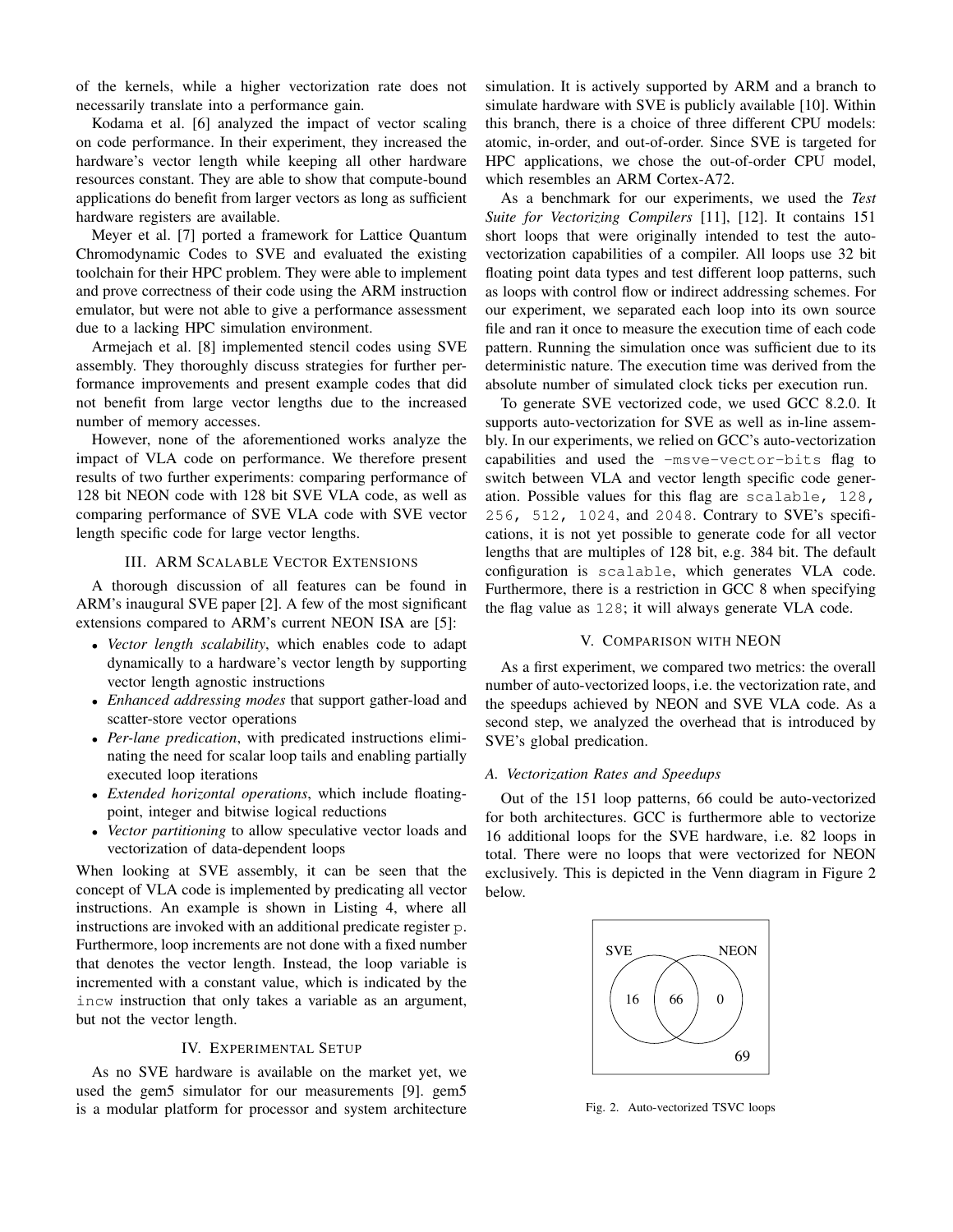

Fig. 1. Speedup comparison of loops vectorized with NEON and vector length agnostic SVE (128 b vector length); average speedup is determined by the geometric mean of individual loop speedups

The 16 additional loops were auto-vectorized due to the support of predication and scatter/gather operations in the SVE ISA, which has been lacking in the NEON ISA so far. For example, loops with indirect addressing schemes were not vectorized. There are techniques to implement the missing scatter/gather instructions for NEON, too, such as assembling vectors element by element or emulating a predicated store with existing instructions [13]. However, GCC did not apply them to the loops in questions.

We measured the benchmark's average speedup by calculating the geometric mean of the 66 individual loop speedups that were vectorized for both ISAs, SVE and NEON. All individual loop speedups are based on the runtimes of each loop on the out-of-order processor with a vector width of 128 bit. The results are depicted in Figure 1.

On average, the speedup achieved by SVE VLA code is 0.06 lower than for NEON. This could be attributed to the overhead introduced by loop predication, but a deeper analysis shows that the 66 loops can actually be split into three different sets:

- 1) NEON =  $SVE$  (17 loops): speedups are the same, i.e. within 5 percentage points of each other.
- 2) NEON  $>$  SVE (29 loops): loop speedup is more than 5 percentage points higher for NEON than for SVE.
- 3) NEON < SVE (20 loops): loop speedup is more than 5 percentage points lower for NEON than for SVE.

The geometric mean of the first set's speedups is 2.63x for both architectures. However, this set also contains three loops that are vectorized, but fall back to scalar code during execution due to unresolved dependences at runtime. When removing these three loops from set 1, the geometric mean of the set's speedups increases from 2.63x to 3.23x. For the second set, the average speedup is 0.81 higher for NEON ( $S_{NEON}$  = 4.29,  $S_{SVE} = 3.40$ , while it is 0.90 lower for the third set  $(S_{NEON} = 3.36, S_{SVE} = 4.44).$ 

When looking at the type of loop patterns that fall into each set, we see a broad distribution among pattern types as shown in Table I. There are pattern types where one ISA achieves higher performance for all auto-vectorized loops of that category. For NEON, these categories are loops with control flow, index set splitting, jump in data accesses and node splitting, i.e. five loops in total. However, the difference

TABLE I NUMBER OF LOOPS PER PATTERN TYPE IN LOOP SETS 1 (NEON = SVE), 2 (NEON > SVE), AND 3 (NEON < SVE)

| Pattern Type                      | Set 1 | Set 2 | Set 3 |
|-----------------------------------|-------|-------|-------|
| reduction                         |       | 5     | 2     |
| linear dependence testing         |       |       |       |
| symbolics                         |       |       |       |
| scalar and array expansion        |       |       |       |
| storage classes and equivalencing |       |       |       |
| call statements                   |       |       |       |
| data flow analysis                |       |       | 3     |
| loop interchange                  |       |       |       |
| loop re-rolling                   |       |       |       |
| misc. control loops               |       |       | 4     |
| induction variable recognition    |       |       | 3     |
| control flow                      |       |       |       |
| index set splitting               |       |       |       |
| jump in data access               |       |       |       |
| node splitting                    |       |       |       |
| parameters                        |       |       |       |
| intrinsic functions               |       |       |       |
| Sum                               | 17    | 29    | 20    |

in speedups is only 18 percentage points on average (geometric mean of  $S_{NEON} - S_{SVE}$ ).

The two loops that are vectorized from the parameters and intrinsic functions categories perform better on SVE. While the difference for the loop with intrinsic functions is again 18 percentage points  $(S_{NEON} = 1.61, S_{SVE} = 1.79)$ , it is significantly higher for the loop from the *parameters* category. Here the speedup increases from 6.06x for NEON to 8.45x for SVE. The code for this loop, s431, is shown in Listing 1.

Listing 1 LOOP PATTERN S431

```
int k1 = 1;
int k2 = 2;
int k = 2 * k1 - k2;
for (int i = 0; i < 32000; i++) {
      array[i] = a[i + k] + b[i];}
}
```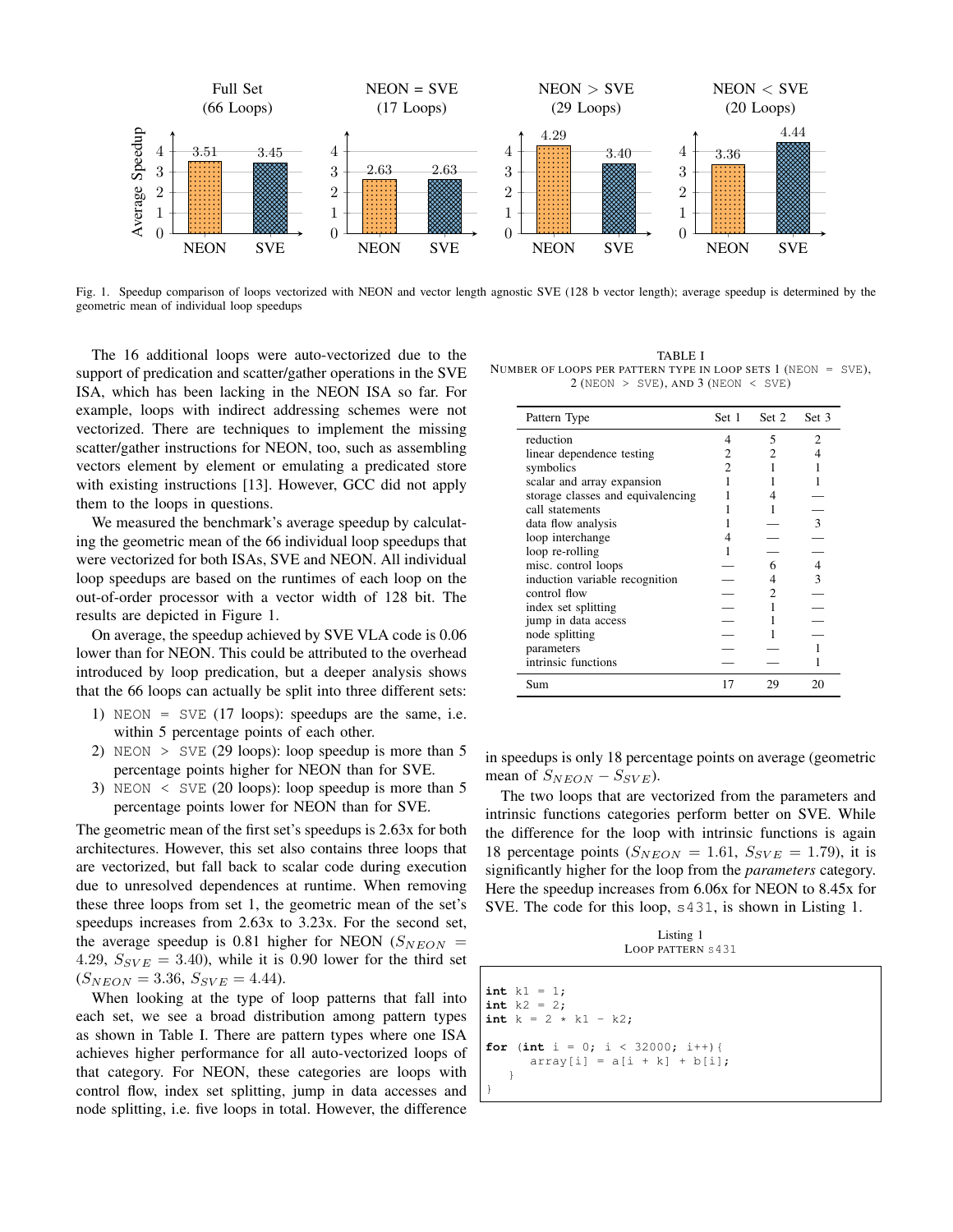| Listing 2<br>LOOP PATTERN \$125                 | Listing 3<br><b>NEON ASSEMBLY</b> | Listing 4<br><b>SVE ASSEMBLY</b>       |
|-------------------------------------------------|-----------------------------------|----------------------------------------|
| $int k = -1;$                                   | .L3:                              | .13:                                   |
|                                                 | ldr q2, $[x4, x0]$                | 1dlw z0.s, $p0/z$ , $[x3, x0, 1s1 2]$  |
| for (int i = 0; i < 256; i++){                  | ldr q1, [x3, x0]                  | 1dlw z1.s, $p0/z$ , $[x8, x0, 1s1 2]$  |
| <b>for</b> (int $j = 0$ ; $j < 256$ ; $j++$ ) { | ldr q0, [x1, x0]                  | 1dlw z2.s, $p0/z$ , $[x4, x0, 1s1 2]$  |
| $k++$ :                                         | fmla $v0.4s$ , $v2.4s$ , $v1.4s$  | fmla $z0.s$ , $p1/m$ , $z2.s$ , $z1.s$ |
| $res[k] = aa[i][i]$                             | str q $0$ , $[x2, x0]$            | stlw z0.s, p0, [x1, x0, 1sl 2]         |
| $+$ bb[i][j] $*$ cc[i][j];                      | add x0, x0, 16                    | incw x0                                |
|                                                 | cmp x0, 1024                      | whilelo $p0.s$ , $x0$ , $x2$           |
|                                                 | bne .L3                           | bne .L3                                |

The difference in the generated assembly is the calculation of the iteration variable i and the test if all loop iterations have been executed. While the SVE version applies the vector length agnostic increment to i and subsequently utilizes its predication registers to decide if loop execution can be terminated, the NEON version needs one addition and two subtractions for the same calculation. Due to the short loop body —it consists of two loads, a floating point addition and a store—, the performance impact of the additional instructions is measurable. It must be noted, however, that the compiler should be able to produce more efficient code for the NEON platform, consequently reducing the difference in speedups between platforms.

#### *B. Predication Overhead*

To understand the performance impact of SVE's global predication of instructions, we analyzed code pattern s125 in more detail. It belongs to the *induction variable recognition* pattern group and its code is presented in Listing 2. The generated assembly for NEON and SVE is shown in Listings 3 and 4, respectively. For both architectures, an identical code sequence of three load operations, a fused-multiply-add instruction and a store is generated. The difference between the two code snippets is that for SVE, all instructions are predicated, which can be seen by the additional p registers being passed as arguments to the instructions. Furthermore, there is no specific induction variable increment in SVE, but it is incremented by the hardware specific vector width. The loop is then executed until the lowest element of the predicate register is set to false, i.e. all elements have been processed. In terms of performance, the NEON based version achieves a speedup of 1.54x, while the SVE based version speeds up scalar code by a factor of 1.39x, i.e. 90% of NEON's performance. The overhead introduced by the general predication of registers can therefore be assumed to be around 10% when compared to state-of-the-art NEON code.

# VI. PERFORMANCE OF VLA CODE

We performed a third experiment to understand the performance impact of VLA code for larger vector lengths and analyze how well performance scales with increasing vector lengths. For this purpose, we determined the speedups for 82 loops that could be auto-vectorized by the compiler for

vector length specific and VLA code. We then calculated the geometric mean of the loops' individual speedups. Results are shown in Figure 3.



Fig. 3. Comparison of average speedups of 88 loops for VLA and vector length specific code built for varying vector lengths

Based on these numbers, two observations can be made:

- The compiler is able to produce higher performing code when the vector length is known.
- Speedups do not grow proportionally with vector length for neither vector length specific nor vector length agnostic code.

# *A. NEON as Fall-Back Solution*

The first observation is that VLA code reaches about 90% of the performance of vector length specific code. When looking at individual loop speedups, performance is similar for the majority of codes. There are loops, however, where the compiler uses NEON code as a fall-back solution, i.e. it is not utilizing the full vector length. This applies to loops with instructions that might not be supported on all vector lengths and/or data types, such as horizontal adds, which add all elements across a vector. In this case, it is safe to fall back to 128 bit NEON instructions, since all vector lengths in SVE are multiples of 128 bit and it can be guaranteed that all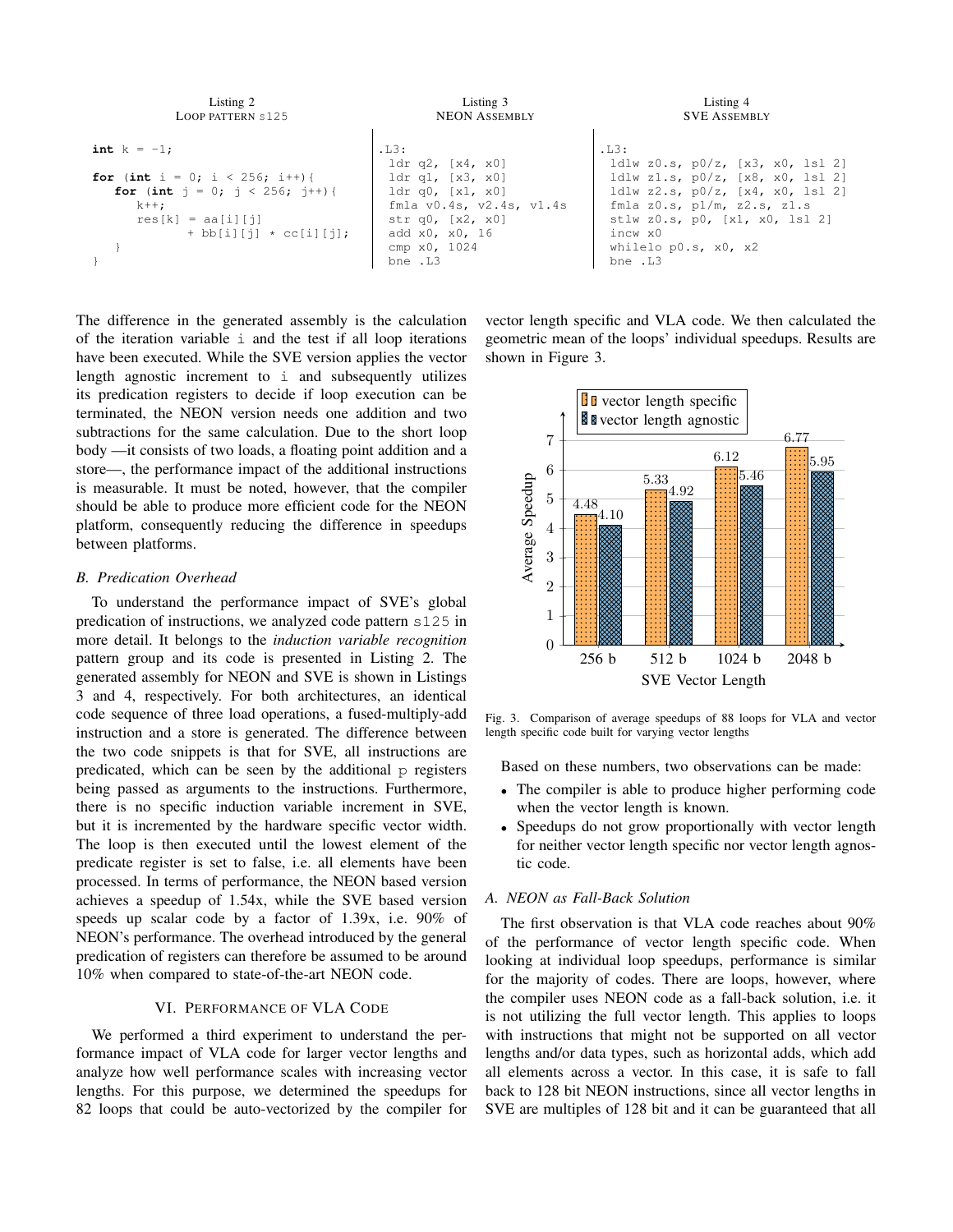instructions will be supported by any hardware. The measured results in Figure 3 therefore show the average impact of the fall-back solution on overall performance when compared with vector length specific code that uses the full vector length. This performance impact is significantly higher for the affected individual loops. Consequently, when code portability is not an issue, a specific target architecture should be specified.

# *B. Memory Limitations for Large Vector Lengths*

Figure 3 also shows that the average speedup does not scale with vector length. All loops in this experiment operate with 32 bit single precision floating point numbers. Therefore, the highest possible vectorization factor (VF), i.e. the highest number of vector elements, is given by  $VF = \frac{vector\ length}{32bit}$ . It also denotes the theoretical maximum speedup for computebound loops. Ideally, when doubling the vector length, the average speedup would double as well. However, this is not the case for the 88 SVE loops. For a vector length of 256 bit, an average speedup of 4.5 is achieved for vector length specific code (4.1 for VLA) despite an upper bound of eight. When doubling the vector length, however, the average speedup only increases by a factor of 1.18x (1.20x for VLA) and the return diminishes further when continuing to double vector lengths: when increasing the vector length from 1024 bit to 2048 bit, code is sped up by a factor of merely 1.10x (1.09 for VLA). This is due to code hitting memory limitations.

We therefore analyzed the memory limitations for large vector lengths in terms of L1 cache size. To understand its impact on code performance, we scaled the L1 cache size in the gem5 simulator and ran the benchmarks with different vector lengths. The L2 cache size was kept constant at a large value ( $> 100MB$ ) to remove its impact from the experiment. In general, all benchmark loops operate on one or multiple data arrays of a constant size. For one dimensional arrays, this size is  $32000 * 4B = 128kB$ , while it is  $256 * 256 * 4B = 256kB$ for two dimensional arrays. Hence a cache size of 1 MB would fit all array data into the cache for the majority of loops. The baseline of this experiment, however, is code performance for a L1 cache size of 32 kB, which is a common size in today's processors, even in the high performance computing market. We then quadrupled the cache size up to a size of 8 MB, keeping the cache line size constant, and ran the experiment for three different vector lengths. Average speedups are determined based on the each vector length's performance with a L1 cache size of 32 kB. The results are shown in Figure 4.

The experiment shows that increasing the cache size by a factor of four from 32 kB to 128 kB yields only limited speedups of 6 - 14 percentage points. For the smaller vector length of 128 b, scaling the cache size further improves performance up to a factor of 1.91x (8 MB cache size). The larger vector lengths benefit significantly more from the larger cache sizes, with maximum speedups of 2.69x (512 b vector, 8 MB cache size) and 5.65x (2048 b, 8 MB cache size). However, the return diminishes substantially. While performance improves greatly when moving from 128 kB to



Fig. 4. L1 cache size scaling showing the average speedup compared to baseline cache size of 32 kB for increasing vector lengths

512 kB to 2 MB, increasing the cache size to 8 MB increases the speedups by a mere 4% on average.

Overall, the experiment highlights the increased pressure that is added to the memory subsystem by the growing vector lengths. With large cache sizes, we see speedups up to a factor of 5.65x for large vectors, while performance increases by a factor of 1.91x for small vectors. It indicates that applications will be even more memory bound as of today, since higher speedups are possible with a more performant memory subsystem. To achieve these high speedups, however, an increase in L1 cache size of at least a factor of eight is needed for this benchmark. The use of large vectors therefore opens new challenges for memory design, and more research is required in this direction to utilize large vectors to their full potential.

# VII. CONCLUSION

After several years of ever-increasing vector lengths and vector instruction sets, new ISAs are introduced for vector length agnostic programming and code generation. Based on the known technique of loop predication, the proposed ISAs allow optimizations for a hardware- independent instruction set, which is portable across platforms with varying vector widths. In this work, we analyzed the performance impact of VLA code compared to vector length specific code. For this purpose, we ran a loop benchmark in a gem5 SVE simulation environment and measured the obtained speedups. Our results show that the current processor model assumes a 10% overhead that is added by loop predication.

For large vector lengths, we found that the compiler is not able to utilize the full vector length for all code patterns, falling back to NEON instructions and thus missing performance improvements. Our experiment furthermore highlights the stress that is put on the memory subsystem by growing vector lengths. It will therefore become critical to understand